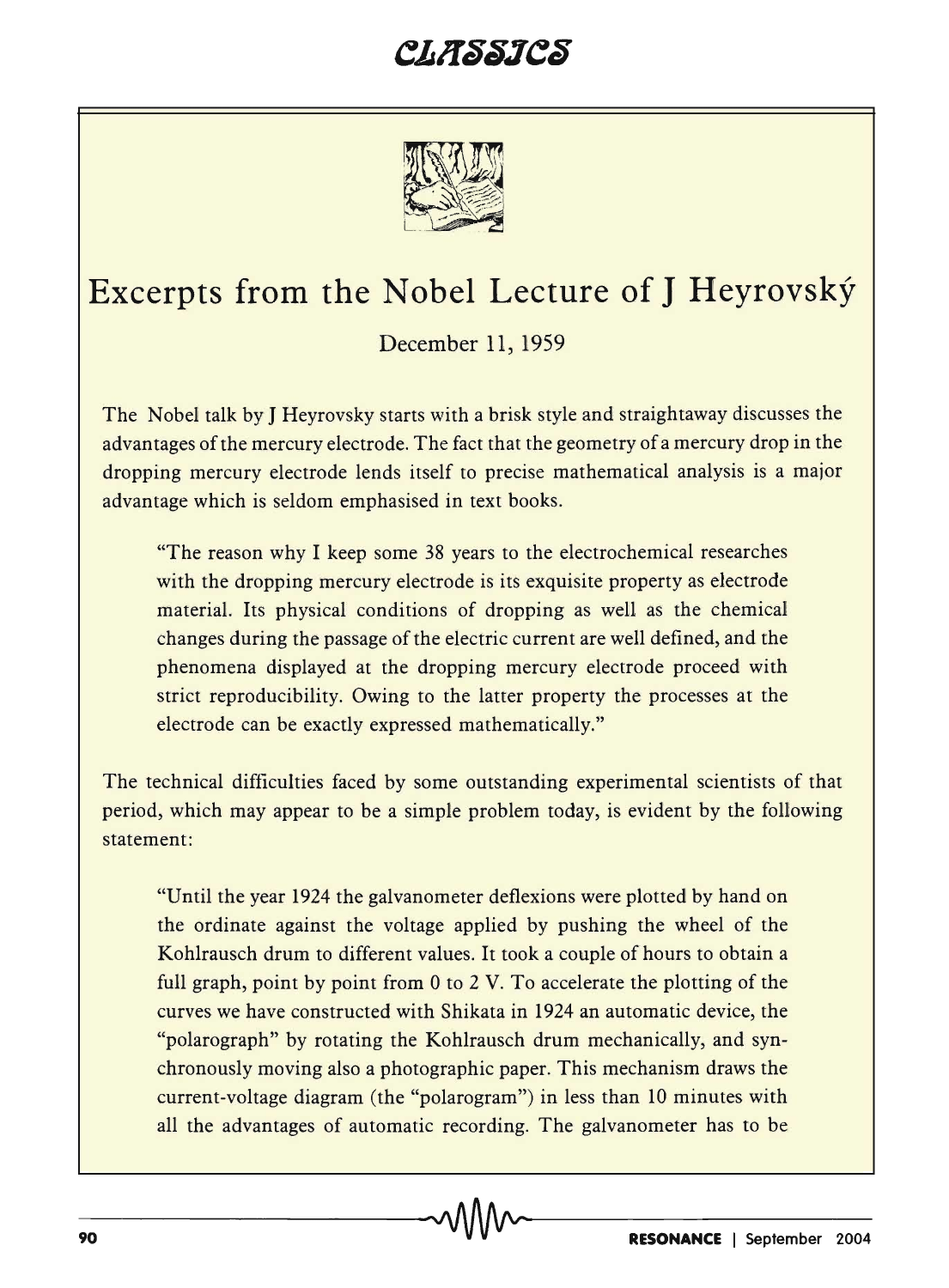## CLASSICS

damped to register, instead of the instantaneous current, the mean current during each drop. It is not advisable to damp the motion of the galvanometer mirror so far that the oscillations disappear; the regularity of the oscillations is a good check of the right functioning of the apparatus".

In polarography, the double layer charging current is always an essential component of the total measured current. The other major component of the total current is due to electrochemical reaction and is known as faradaic current. There is a need to separate out these two components in order to obtain information on the concentration of the species or the mechanism of electron transfer reaction. This aspect has been discussed in the following part of the talk:

"Next, the forms of the current-voltage curves were classified according to the various processes occurring at the dropping electrode. The most fundamental of these is the "charging current" which accompanies every drop-formation conveying to the drop the charge corresponding to the externally applied potential. As this charge depends on the capacity of the dropping electrode and does not involve any electrolytic changes, the current is also termed "capacity current" or "nonfaradayic current". It is very small, of the order of  $10^{-7}$  amp per volt and ordinarily is regarded as negligible. However, the charging current plays an important role in oscillographic polarography where it is considerably greater. At a certain potential an electrolytic process starts, reduction or oxidation, which is shown by the passage of the current due to electrolysis. In the simplest case molecules or ions of the reducible or oxidizable substances interchange electrons with the electrode and hereby are removed from the electrode surface. Then new molecules of the electroactive substance  $-$  the depolarizer - diffuse from the interior of the solution to the surface of the electrode. Ilkovie has calculated the current governed by diffusion to the surface of the expanding drop, deducing (in 1933) the formula of the "diffusion current":

 $i<sub>d</sub>=0.627 nF$ .  $D^{1/2} m^{2/3} t^{1/6}C$ 

where *n* is the number of electrons involved in the reaction, *F* the charge of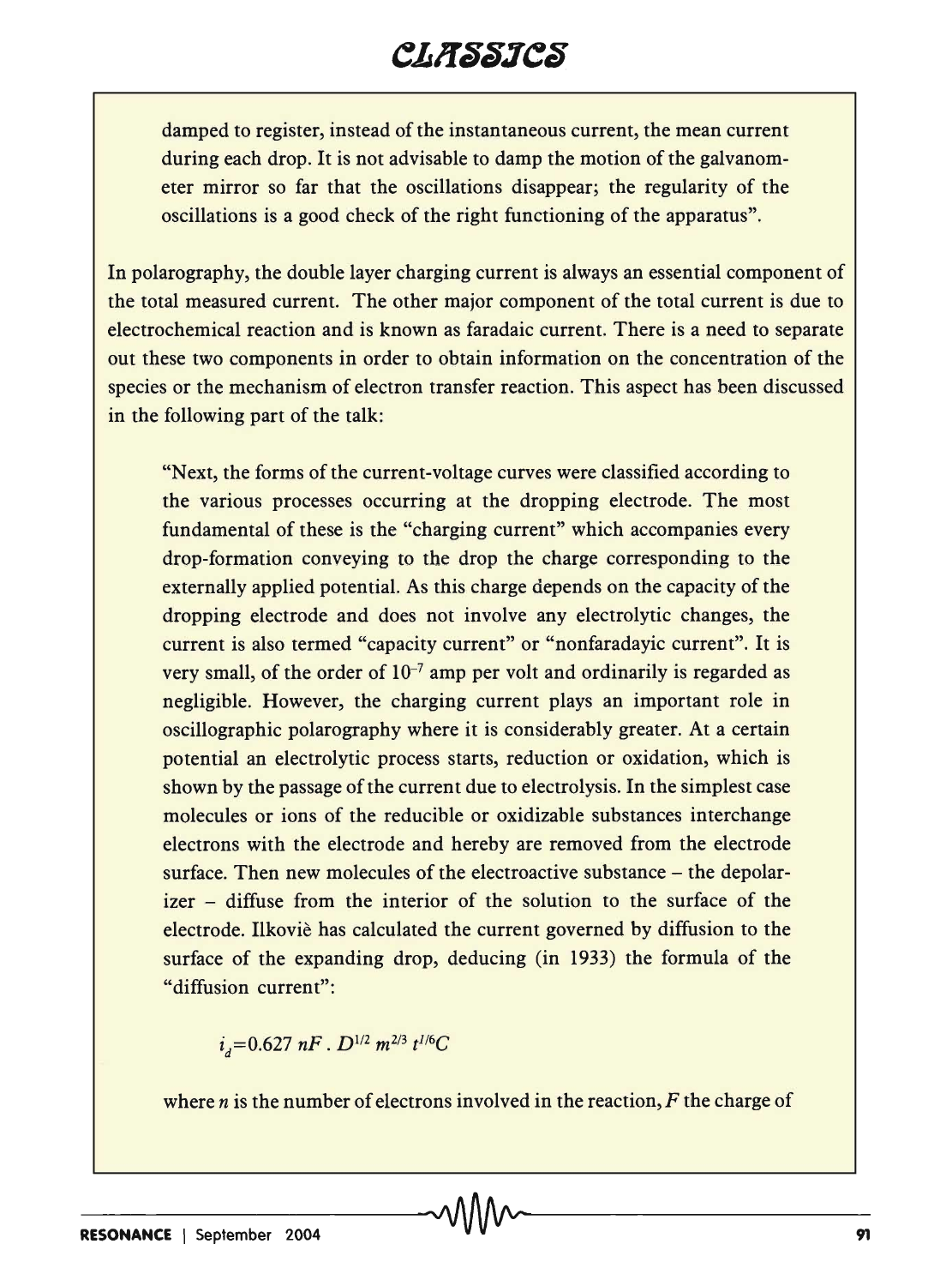Faraday, D the diffusion constant, *m* the rate of flow of mercury through the capillary,  $t$  the drop-time, and  $C$  the concentration of the depolarizer."

The polarographic kinetic current is an important parameter where the electroactive species is generated by a chemical reaction at the electrode surface. This is an essential information to separate it from purely diffusion limiting current, which appears in the Ilkovic equation.

"In 1943 Wiesner discovered another sort of currents controlled by the rate of the chemical reaction yielding the depolarizer at the electrode. For example, formaldehyde or glucose give at ordinary temperature much smaller waves than expected from the Ilkovie formula. Evidently a slower process than diffusion furnishes the depolarizer. **In** the case of formaldehyde the molecules of methylene-glycol H<sub>2</sub>C(OH)<sub>2</sub> have to be dehydrated to form the actual depolarizer which is  $H<sub>2</sub>CO$ . The current is given by the rate of the dehydration, which of course depends on pH. Such currents are termed "kinetic" and bring the possibility to measure the rates of fast chemical reactions. Wiesner *et al.* obtained from the currents due to glucose the kinetic constants of mutarotation and calculated the amount of the free aldehyde in 0.655 M glucose at 25°C as 0.0030%. From the ratios of the two waves which appear in the reduction of a reducible acid, we are able to calculate the very high rates of the recombination of the ions."

The so-called polarographic maxima has always fascinated researchers working in polarography. This phenomenon has the origin in the electrocapillary effect and was studied in detail by the famous Russian School of Frumkin. Very much related to this phenomenon is the study of tensammetry by Breyer and co-workers.

"Breyer and his co-workers introduced in 1944 the "tensammetric" method which uses the dropping mercury arrangement by applying a slowly increasing voltage with superposed alternating voltage of some 10 to 30 m V and 50 Hz frequency. The alternating current which passes through the polarographic cell is measured, and the current-voltage curve recorded. The method resembles the derivative method inasmuch as it gives peaks at the half-wave potentials of reversible depolarizers, but is very sensitive to